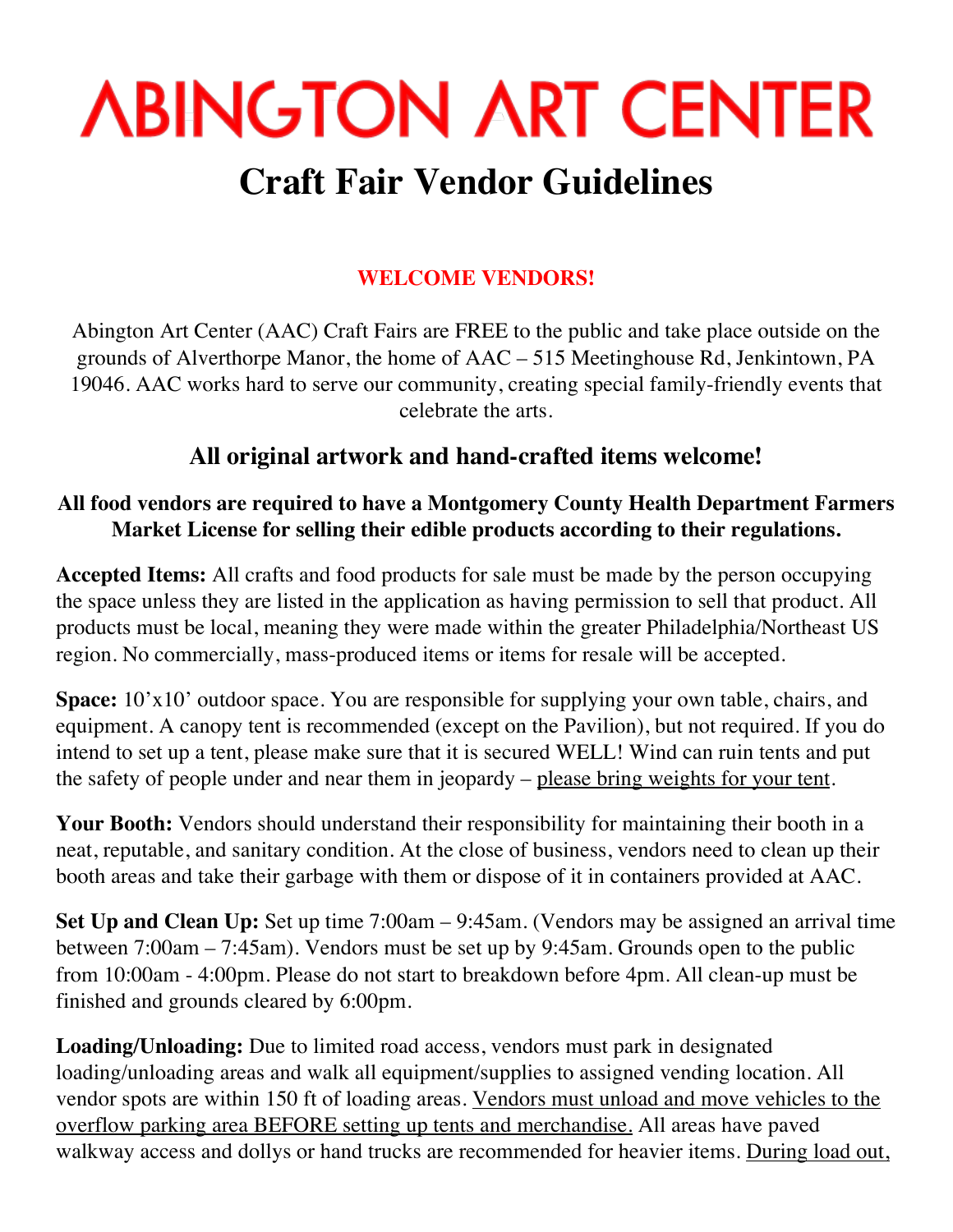vendors must break down and consolidate all equipment/supplies at loading area BEFORE bringing vehicles back to the loading area.

**Parking:** Parking is limited. After unloading, vendors must move all vehicles to the overflow parking area located across the street at the corner of Meetinghouse Rd & Greenwood Ave. If you require accessible parking, please ask and we will direct you to accessible parking onsite.

**Rain Date:** This event is rain or shine. In the event of hazardous weather conditions, the event will move to the designated rain date. AAC reserves the right to cancel the craft fair due to dangerous or severe weather conditions. No credits or refunds will be given. All weather-related changes will be called 24 hours in advance.

**Liability:** Exhibitors will assume full responsibility for their exhibits. AAC is not responsible for any damages, loss, or theft, or for any personal injury incurred during the Craft Fair event.

**Consent to Photography and Videography:** Participants may be photographed/videotaped while present during an event at AAC. Participants consent to the reproduction and use of any such photographs and videotapes by AAC for educational, public relations and/or promotional purposes and waive any claim by the participant, or anyone claiming under or through them, for compensation of any kind in exchange for such photographs, videotapes, and use. If you prefer not to consent, please let us know.

**Marketing:** Thank you for sending us your logo (jpeg or pdf) for us to use on our marketing material. Please help us to promote YOU by liking and sharing our Craft Fair social media posts and website page: **https://abingtonartcenter.org/craft-fairs/**

**Media Acclaim:** Please send us any print articles, online article links, awards or any other public acclaim you/your business have received. We'd like to advertise your successes!

## **One week prior to the Craft Fair vendors will receive an email and our website will be updated with the following information:**

- **Site map with vendor location assignments** - **Covid-19 update (if applicable)** - **Rain Date plans (if needed)**